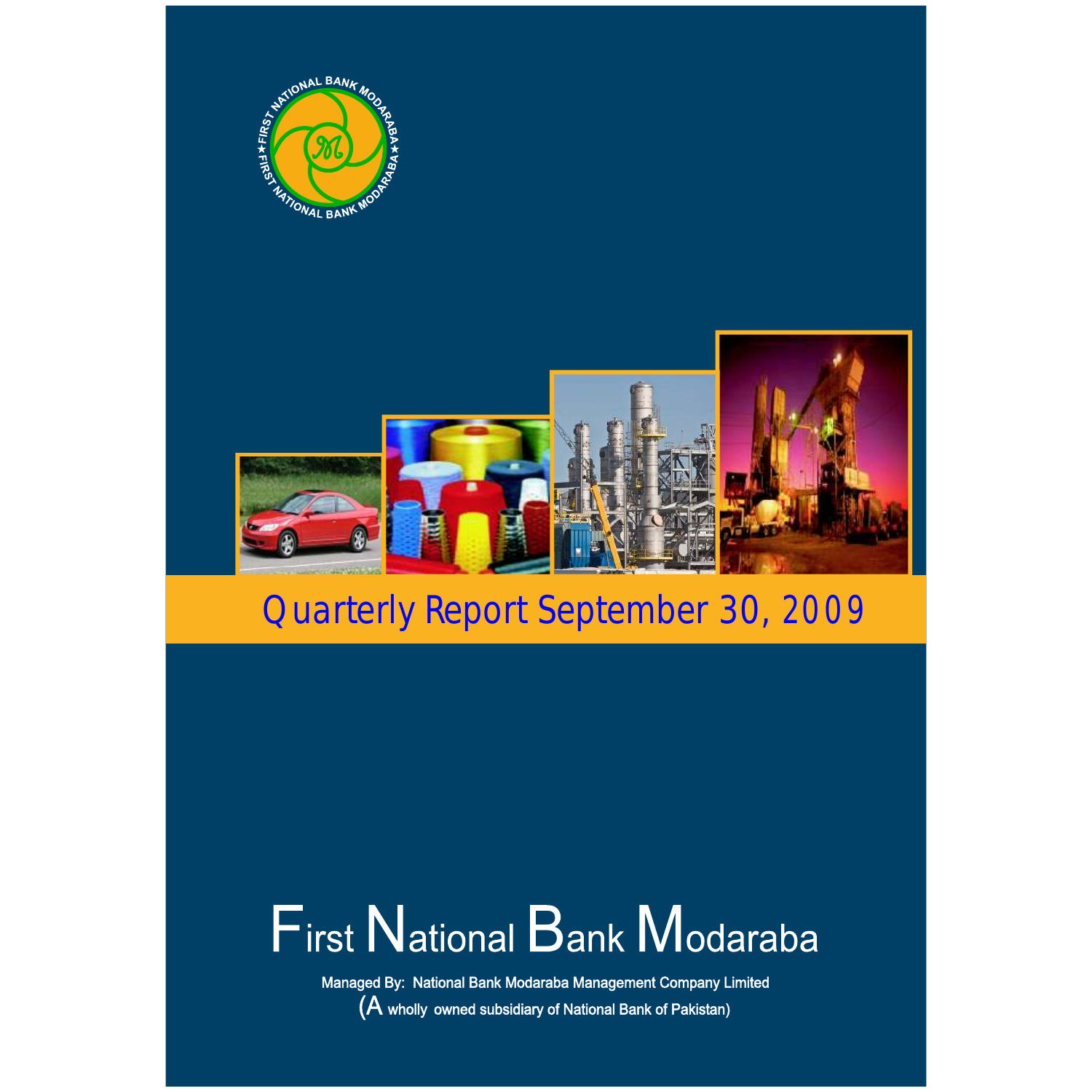First National Bank Modaraba *Quarterly Report September 30, 2009*

# CONTENTS

| Corporate Information          | 3 |
|--------------------------------|---|
| Directors' Report              | 4 |
| <b>Balance Sheet</b>           | 5 |
| Profit and Loss Account        | 6 |
| Cash Flow Statement            | 7 |
| Statement of Changes in Equity | 8 |
| Notes to the Accounts          | 9 |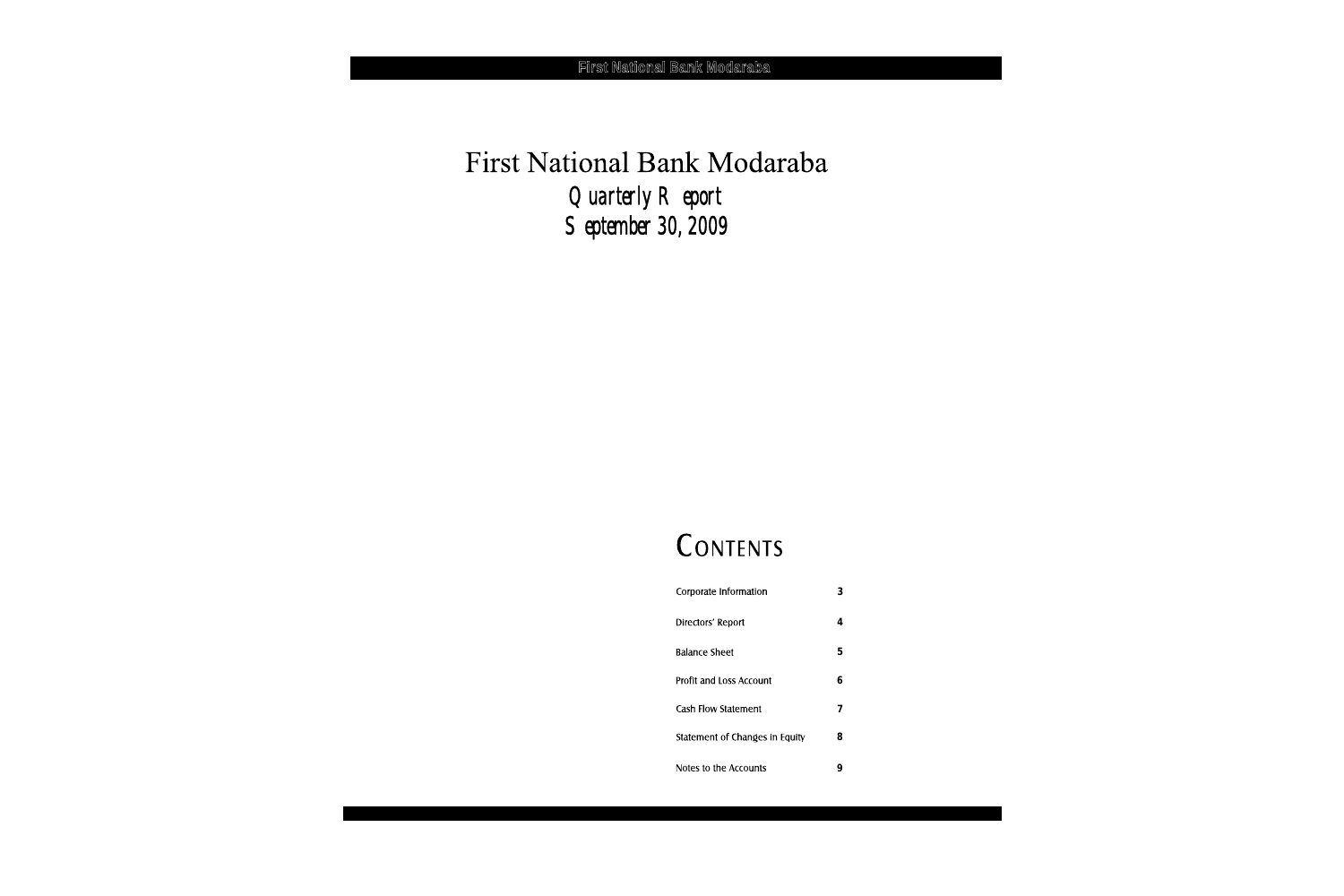# **CORPORATE INFORMATION**

| <b>Board of Directors</b>                                   | Mr. Qamar Hussain<br>Mr. Shahid Anwar Khan<br>Dr. Asif A. Brohi<br>Mr. Muhammad Nusrat Vohra<br>Mr. Wajahat Baqai<br>Mr. Qamar Hussain<br>Mr. Barbruce Ishaq                                                                                                                                                   | Chairman<br><b>Director</b><br><b>Director</b><br>Director<br><b>Director</b><br><b>Director</b><br><b>Chief Executive</b> |
|-------------------------------------------------------------|----------------------------------------------------------------------------------------------------------------------------------------------------------------------------------------------------------------------------------------------------------------------------------------------------------------|----------------------------------------------------------------------------------------------------------------------------|
| <b>Chief Financial Officer/</b><br><b>Company Secretary</b> | Mr. Abbas Azam                                                                                                                                                                                                                                                                                                 |                                                                                                                            |
| <b>Audit Committee</b>                                      | Mr. Shahid Anwar Khan<br>Dr. Asif A. Brohi<br>Mr. Wajahat Baqai                                                                                                                                                                                                                                                | Chairman<br>Member<br>Member                                                                                               |
| <b>Auditors</b>                                             | M. Yousuf Adil Saleem & Co.<br>(A member firm of Deloitte Touche Tohmatsu)                                                                                                                                                                                                                                     |                                                                                                                            |
| <b>Bankers</b>                                              | National Bank of Pakistan<br>Al Baraka Islamic Bank<br><b>Standard Chartered Bank</b><br><b>Bank Alfalah Limited</b><br><b>Habib Bank Limited</b><br><b>HSBC Bank Midddle East Limited</b><br><b>Allied Bank Limited</b><br><b>MCB Bank Limited</b><br><b>First Women Bank Limited</b><br>Bank Islami Pakistan |                                                                                                                            |
| <b>Legal Advisor</b>                                        | Cornelius Lane & Mufti<br><b>Advocates and Solicitors</b><br>Nawa-i-Waqt House<br>4-Shahrah-e-Fatima Jinnah, Lahore                                                                                                                                                                                            |                                                                                                                            |
| <b>Shares Registrar</b>                                     | Hameed Majeed Associates (Pvt.) Limited<br>H. M. House, 7-Bank Square, Lahore<br>Tel: 37235081-2, Fax: 37358817                                                                                                                                                                                                |                                                                                                                            |
| <b>Registered Office</b>                                    | 5 <sup>th</sup> Floor, NBP RHQs Building,<br>26 - Mc Lagon Road, Lahore<br>Tel: 042-99211200, Fax: 042-9213247<br>URL: http:www.nbmodaraba.com<br>E-mail: info@nbmodaraba.com                                                                                                                                  |                                                                                                                            |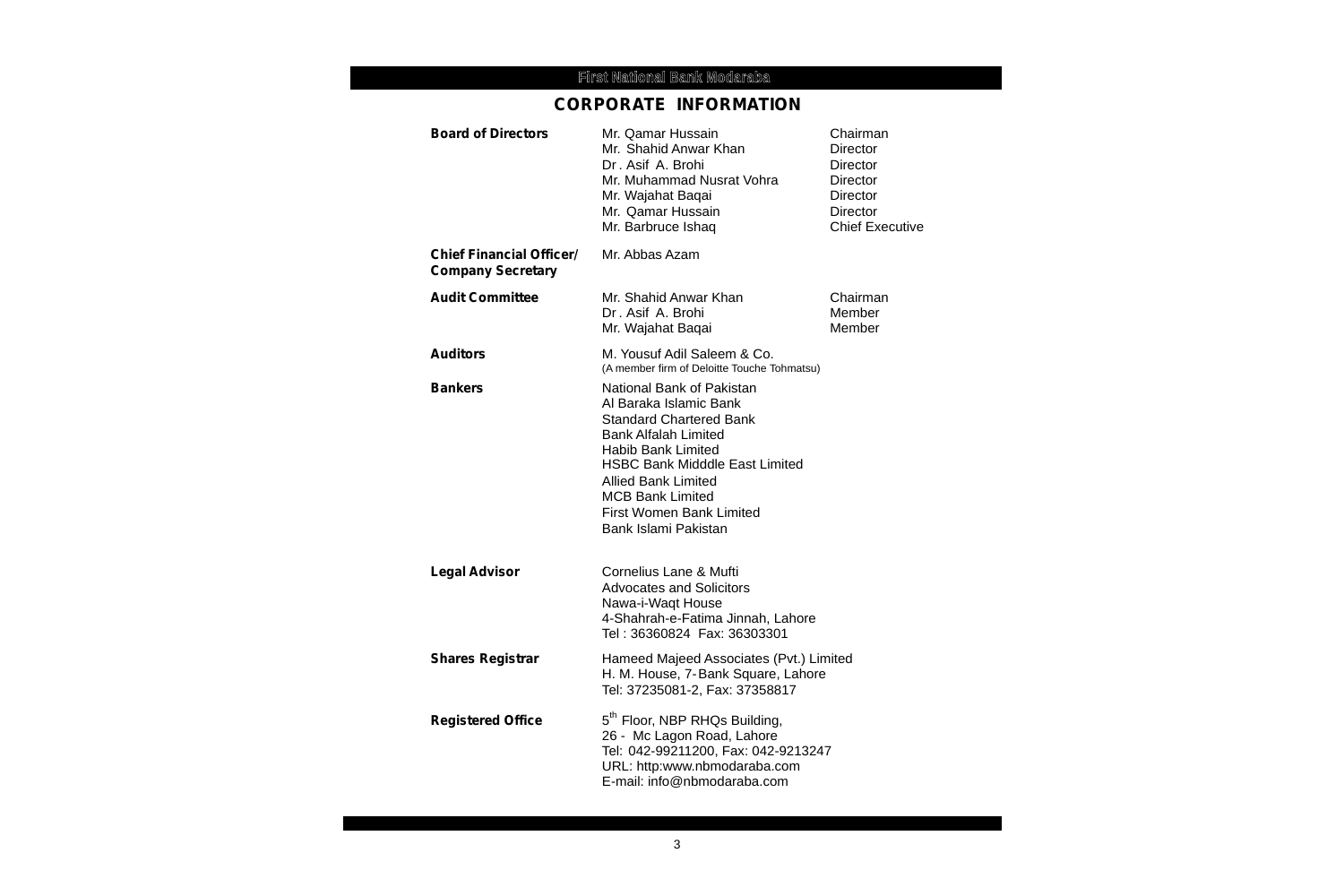### **Directors' Report**

On behalf of the Board of Directors of National Bank Modaraba Management Company Limited (NBMMCL), the Management Company of First National Bank Modaraba (FNBM), I am pleased to present the quarterly review report, together with un-audited financial statements of FNBM for the quarter ended September 30, 2009.

After completion of a turbulent year ended on June 30, 2009 in which FNBM has to change its accounting policy for its Ijarah portfolio to IFAS –II (Ijarah) and also booked 50% of its impairment loss in 'Available for Sale' equity investments, FNBM, in the context of unfavorable economic environment, made a cautious start in the first quarter of current financial year as is evident from the following financial figures:

|                          | <b>Rupees</b> |
|--------------------------|---------------|
| Operating revenue        | 85,814,004    |
| Operating expenses       | 83,363,350    |
| Net Profit               | 2,205,589     |
| Earnings per certificate | 0.09          |

The main focus of FNBM remained on Ijarah finance. FNBM booked new leases under IFAS –II Ijaraha amounting to Rs.59 Millions to replace the maturing leases and maintained its Morahaba portfolio. The balance sheet footing dropped slightly to Rs.2.266 billion as compared to Rs.2.410 billion as on June 30, 2009 mainly due to maturity of ijarah portfolio. The operating revenue increased by 5% from Rs.81.578 million in first quarter of the previous financial year to Rs.85.814 million in the period under review. Similarly, operating expenses increased by 12% from Rs.74.745 million in the corresponding period last year to Rs.83.363 million in the period under review that included impairment loss of AFS investment amounting to Rs.1.9 Millions booked under SECP's S.R.O.150(1) dated February 13, 2009. Resultantly the EPC remained at 0.09 as compared to 0.25 in the corresponding period. Further if there is no rise in stock markets from the levels that existed as on September 30, 2009, we would have to book a further impairment/loss on AFS investments in the next quarter.

As the negative impact on profitability of the change in accounting policy to IFAS-II Ijarah is expected to reverse and even out after two to three years of its first time adoption, the profits in the current financial year are also expected to be relatively subdued.

The Board would like to take this opportunity to thank its valued certificate holders and clients for their patronage, patience and consistent support in the time of extreme financial stress faced by the modaraba due to economic and law and order situation of the Country. Besides, the Board extends its sincere gratitude to Registrar Modarabas, SECP and Modaraba Association of Pakistan for their continued guidance and support.

**For and on behalf of the Board**

**Barbruce Ishaq**

Lahore: October 20, 2009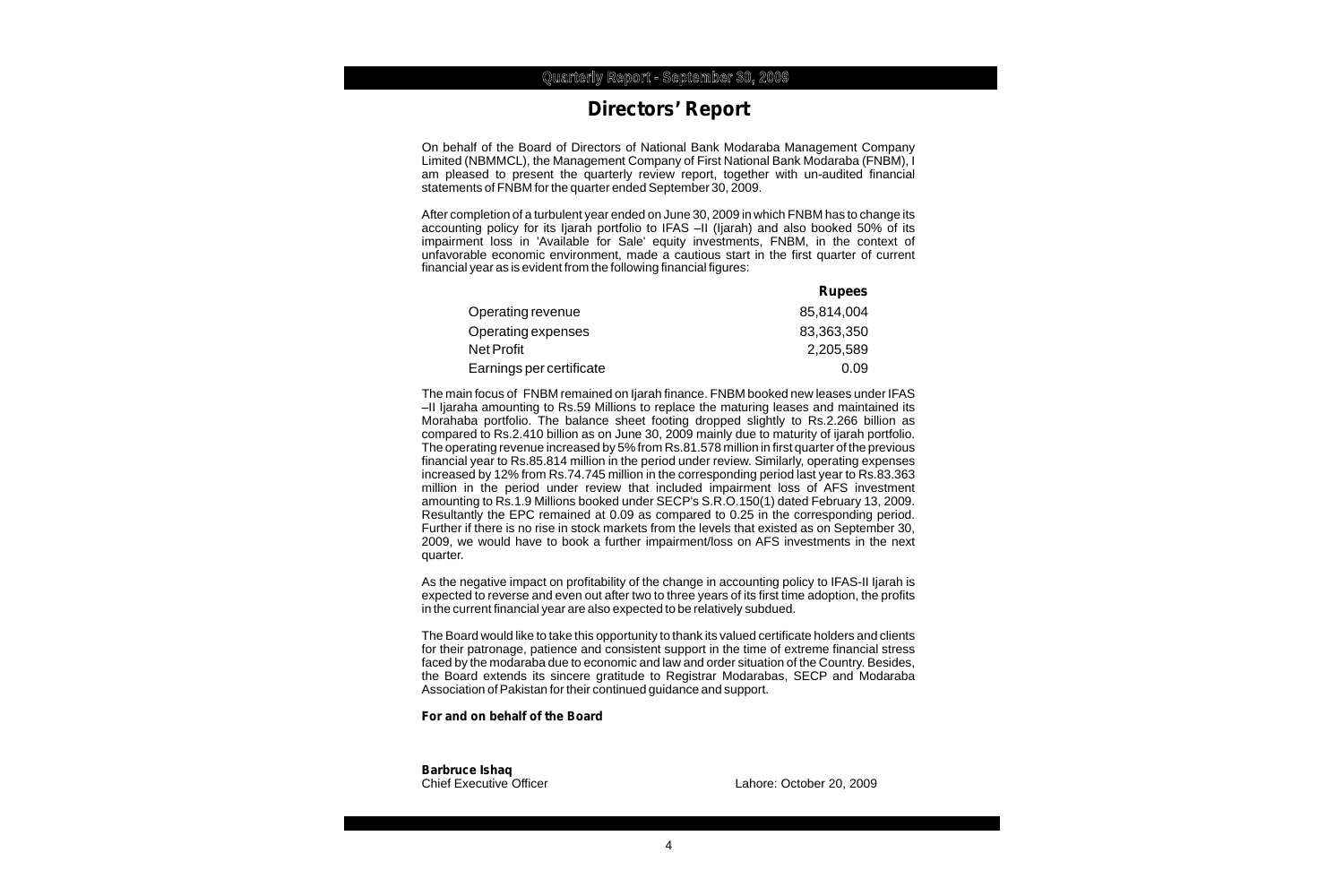## **CONDENSED INTERIM BALANCE SHEET (UNAUDITED)**

**AS AT SEPTEMBER 30, 2009**

|                                                                               | <b>Note</b>     | September 30,<br>2009<br><b>Rupees</b> | <b>June 30,</b><br>2009<br><b>Rupees</b> |
|-------------------------------------------------------------------------------|-----------------|----------------------------------------|------------------------------------------|
| <b>ASSETS</b>                                                                 |                 |                                        |                                          |
| <b>CURRENT ASSETS</b>                                                         |                 |                                        |                                          |
| Cash and bank balances                                                        |                 | 21,688,523                             | 13,878,858                               |
| Advances, prepayments and other receivables                                   |                 | 83,823,113                             | 92,746,184                               |
| <b>Accrued Profit</b>                                                         |                 | 29,737,956                             | 30,099,468                               |
| Short-term investments                                                        | 4               | 29,215,501                             | 21,704,851                               |
| Short-term morabaha investments - secured                                     |                 | 714,042,336                            | 732,293,129                              |
| Short-term musharaka investments - unsecured                                  |                 | 22,500,000                             | 25,000,000                               |
| Current portion of non-current assets                                         |                 | 508,970,455                            | 535,030,967                              |
|                                                                               |                 | 1,409,977,884                          | 1,450,753,457                            |
| <b>NON-CURRENT ASSETS</b>                                                     |                 |                                        |                                          |
| Net investment in ijarah finance                                              | 5               | 472,922,916                            | 565,865,257                              |
| Long-term morabaha investment - secured                                       |                 | 126,017,398                            | 172,238,527                              |
| Long-term musharaka investment - secured                                      |                 | 6,941,801                              | 8,941,801                                |
| Long-term loans and deposits                                                  |                 | 1,412,001                              | 1,126,860                                |
| <b>Fixed assets</b>                                                           | 6               | 248,800,347                            | 211,516,055                              |
|                                                                               |                 | 856,094,463                            | 959,688,500                              |
|                                                                               |                 | 2,266,072,347                          | 2,410,441,957                            |
| <b>LIABILITIES</b>                                                            |                 |                                        |                                          |
| <b>CURRENT LIABILITIES</b>                                                    |                 |                                        |                                          |
| Creditors, accrued and other liabilities                                      |                 | 66,285,286                             | 67,495,397                               |
| Short-term finances - secured                                                 |                 | 642,844,809                            | 726,969,660                              |
| Short-term certificates of musharaka - unsecured                              |                 | 104,225,000                            | 53,825,000                               |
| Current portion of long-term liabilities                                      |                 | 544,630,891                            | 562,265,886                              |
|                                                                               |                 | 1,357,985,986                          | 1,410,555,943                            |
| LONG-TERM LOANS, DEPOSITS, and DEFERRED LIABILITIES                           |                 |                                        |                                          |
| Long-term security deposits                                                   |                 | 127,478,583                            | 122,530,664                              |
| Long-term certificate of musharaka - unsecured                                |                 | 120,000,000                            | 120,000,000                              |
| Long-term finances - secured                                                  |                 | 341,666,672                            | 421,133,335                              |
| Deferred morahaba income                                                      |                 | 19,841,039                             | 47,738,528                               |
|                                                                               |                 | 1,966,972,280                          | 2,121,958,470                            |
| <b>NET ASSETS</b>                                                             |                 | 299,100,067                            | 288,483,487                              |
| <b>REPRESENTED BY</b>                                                         |                 |                                        |                                          |
| <b>CAPITAL AND RESERVES</b>                                                   |                 |                                        |                                          |
| Authorized certificate capital                                                |                 | 600,000,000                            | 600,000,000                              |
| Issued, subscribed and paid up certificate capital                            |                 | 250,000,000                            | 250,000,000                              |
| Reserves                                                                      |                 | 49,100,067                             | 38,483,487                               |
|                                                                               |                 | 299,100,067                            | 288,483,487                              |
| <b>CONTINGENCIES AND COMMITMENTS</b>                                          | $\overline{7}$  |                                        |                                          |
| The annexed notes form an integral part of these financial statements.        |                 |                                        |                                          |
| <b>CHIEF EXECUTIVE OFFICER</b><br><b>DIRECTOR</b><br>Lahore: October 20, 2009 | <b>DIRECTOR</b> |                                        | <b>CHIEF FINANCIAL OFFICER</b>           |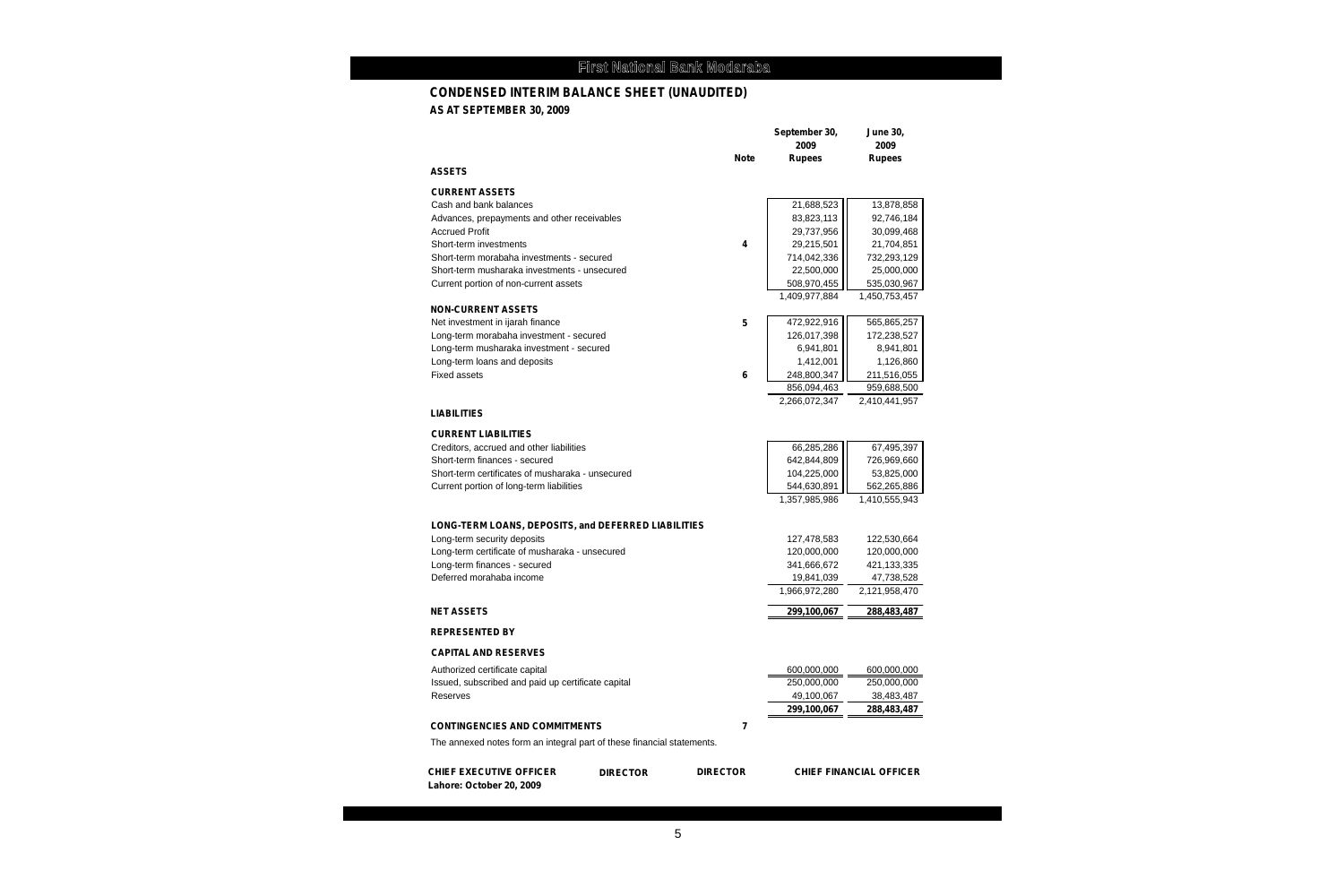#### **CONDENSED INTERIM PROFIT AND LOSS ACCOUNT (UNAUDITED) FOR THE PERIOD ENDED SEPTEMBER 30, 2009**

|                                              |             | 2009          | September 30 September 30<br>2008 |
|----------------------------------------------|-------------|---------------|-----------------------------------|
|                                              | <b>Note</b> | <b>Rupees</b> | <b>Rupees</b>                     |
| <b>OPERATING REVENUE</b>                     |             |               |                                   |
| Income from ijarah                           |             | 52,381,283    | 50,006,987                        |
| Profit on morabaha finances                  |             | 30,700,341    | 28,758,315                        |
| Profit on musharaka finances                 |             | 1,350,069     | 4,269,594                         |
| Profit on bank deposits                      |             |               | 86,750                            |
| Gain/(Loss) on short-term investments        | 8           | 1,182,190     | (1,955,341)                       |
| Gain on sale of fixed asset                  |             | 172,003       |                                   |
| Other income                                 |             | 28,118        | 412,119                           |
|                                              |             | 85,814,004    | 81,578,424                        |
| <b>OPERATING EXPENDITURE</b>                 |             |               |                                   |
| Operating expenses                           | 9           | 23,868,042    | 5,254,539                         |
| <b>Finance Cost</b>                          |             | 57,587,027    | 69,490,618                        |
| Impairment on available for sale investments | 4.2         | 1,908,281     |                                   |
|                                              |             | 83,363,350    | 74,745,157                        |
| Operating profit                             |             | 2,450,654     | 6,833,267                         |
| Modaraba company's management fee            |             | 245,065       | 683,327                           |
| <b>PROFIT FOR THE QUARTER</b>                |             | 2,205,589     | 6,149,940                         |
| Provision for taxation                       |             |               |                                   |
| <b>PROFIT AFTER TAXATION</b>                 |             | 2,205,589     | 6,149,940                         |
| UNAPPROPRIATED PROFIT BROUGHT FORWARD        |             | 28,244,376    | 44,624,375                        |
| PROFIT AVAILABLE FOR APPROPRIATION           |             | 30,449,965    | 50,774,315                        |
| Appropriation                                |             |               |                                   |
| Transfer to statutory reserve                |             | 441,118       | 1,229,988                         |
| UNAPPROPRIATED PROFIT CARRIED FORWARD        |             | 30,008,847    | 49,544,327                        |
|                                              |             |               |                                   |
| <b>EARNINGS PER MODARABA CERTIFICATE</b>     |             |               |                                   |
| Basic and diluted                            |             | 0.09          | 0.25                              |

The annexed notes form an integral part of these financial statements.

**CHIEF EXECUTIVE OFFICER DIRECTOR DIRECTOR CHIEF FINANCIAL OFFICER Lahore: October 20, 2009**

**Quarter ended**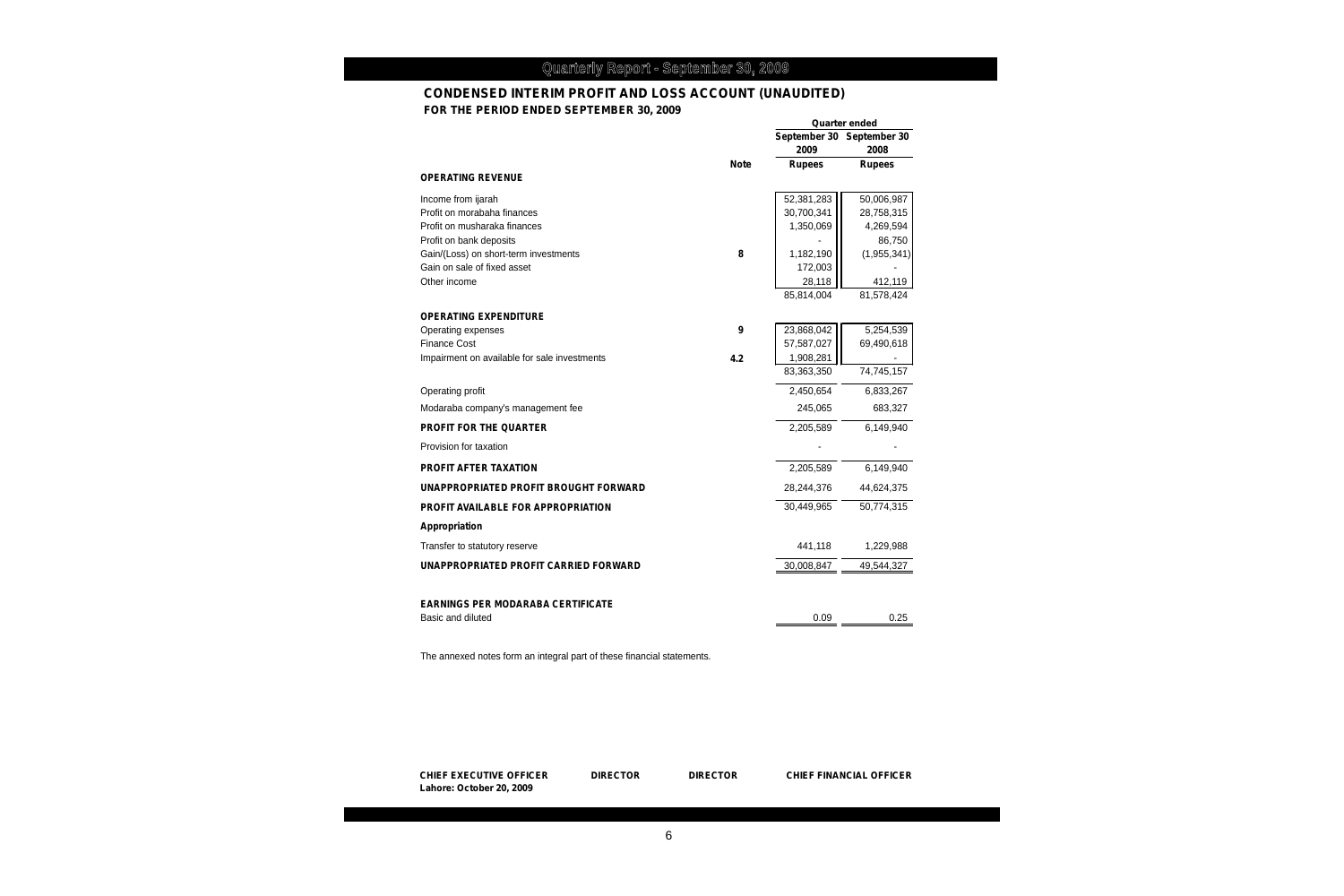**Quarter ended**

#### **CONDENSED INTERIM CASH FLOW STATEMENT (UNAUDITED) FOR THE PERIOD ENDED SEPTEMBER 30, 2009**

|                                                                        |                 |                 | September 30               | September 30                   |
|------------------------------------------------------------------------|-----------------|-----------------|----------------------------|--------------------------------|
| <b>CASH FLOWS FROM OPERATING ACTIVITIES</b>                            |                 |                 | 2009                       | 2008                           |
| <b>Profit for the quarter</b>                                          |                 |                 | <b>Rupees</b><br>2,205,589 | <b>Rupees</b><br>6,149,940     |
| <b>Adjustment for:</b>                                                 |                 |                 |                            |                                |
| Depreciation / amortization                                            |                 |                 | 19,697,943                 | 159,384                        |
| Amortization of deferred costs                                         |                 |                 |                            | 500,034                        |
| (Appreciation) / diminution in value of short-term investments         |                 |                 | (1,007,940)                | 2,331,330                      |
| Impairment on available for sale investments                           |                 |                 | 1,908,281                  |                                |
| Gain on sale of short - term investments                               |                 |                 |                            | (124, 089)                     |
| Gain on sale of fixed asset                                            |                 |                 | (172,003)                  |                                |
| Finance cost                                                           |                 |                 | 57,587,027                 | 69,490,618                     |
| Profit on bank deposits                                                |                 |                 |                            | (86, 750)                      |
| Dividend income                                                        |                 |                 | (174, 250)                 | (251,900)                      |
|                                                                        |                 |                 | 77,839,058                 | 72,018,627                     |
|                                                                        |                 |                 | 80,044,647                 | 78,168,567                     |
| Working capital changes                                                |                 |                 |                            |                                |
| Advances, prepayments and other receivables                            |                 |                 | 9,038,118                  | (4, 177, 224)                  |
| <b>Accrued Profit</b><br>Short-term morabaha investment                |                 |                 | 261,512                    | (4,408,406)                    |
| Short-term musharaka investment                                        |                 |                 | 10,387,799<br>2,500,000    | 79,060,334<br>100,000,000      |
| Investment in ijarah                                                   |                 |                 | 118,615,222                | 10,306,941                     |
| Security deposits from lessees                                         |                 |                 | (9,725,627)                | (2, 154, 442)                  |
| Long - term morabaha investment                                        |                 |                 | 18,625,000                 | (58, 375, 000)                 |
| Long - term musharaka investment                                       |                 |                 | 2,000,000                  | 2,000,000                      |
| Creditors, accrued and other liabilities                               |                 |                 | 5,023,284                  | 9,838,255                      |
|                                                                        |                 |                 | 156,725,308                | 132,090,458                    |
| Cash generated from operations                                         |                 |                 | 236,769,955                | 210,259,025                    |
| Finance cost paid                                                      |                 |                 | (60, 984, 666)             | (64, 442, 184)                 |
| Income taxes paid                                                      |                 |                 | (20, 413)                  | (1,642)                        |
| Dividend income received                                               |                 |                 | 67,500                     | 226,900                        |
| Profit Received on bank deposits                                       |                 |                 | 100,000                    | 113,825                        |
| Net cash flow from operating activities                                |                 |                 | 175,932,376                | 146,155,924                    |
| <b>CASH FLOWS FROM INVESTING ACTIVITIES</b>                            |                 |                 |                            |                                |
| Purchase of fixed assets                                               |                 |                 | (59, 214, 282)             | (216, 360)                     |
| Proceeds from disposal of fixed assets                                 |                 |                 | 2,404,050                  |                                |
| Long-term loans and deposits                                           |                 |                 | (287, 627)                 | (181, 695)                     |
| Short-term investments - net                                           |                 |                 |                            | (952, 860)                     |
| Net cash used in investing activities                                  |                 |                 | (57,097,859)               | (1,350,915)                    |
| <b>CASH FLOWS FROM FINANCING ACTIVITIES</b>                            |                 |                 |                            |                                |
| Proceeds from long - term financing                                    |                 |                 | 50,000,000                 |                                |
| Repayment of long-term financing                                       |                 |                 | (125,000,001)              | (177, 166, 666)                |
| Short-term certificates of musharaka - unsecured                       |                 |                 | 50,400,000                 | (108, 300, 000)                |
| Long-term certificate of musharaka - unsecured                         |                 |                 | (2,300,000)                |                                |
| Increase/(decrease) in short-term finances                             |                 |                 | (84, 124, 851)             | 141,312,697                    |
| Net cash flow used in financing activities                             |                 |                 | (111, 024, 852)            | (144, 153, 969)                |
| <b>NET INCREASE IN CASH AND CASH EQUIVALENTS</b>                       |                 |                 | 7,809,665                  | 651,040                        |
| <b>CASH AND CASH EQUIVALENTS AT BEGINNING OF QUARTER</b>               |                 |                 | 13,878,858                 | 12,264,803                     |
| CASH AND CASH EQUIVALENTS AT END OF QUARTER                            |                 |                 | 21,688,523                 | 12,915,843                     |
| The annexed notes form an integral part of these financial statements. |                 |                 |                            |                                |
| <b>CHIEF EXECUTIVE OFFICER</b><br>Lahore: October 20, 2009             | <b>DIRECTOR</b> | <b>DIRECTOR</b> |                            | <b>CHIEF FINANCIAL OFFICER</b> |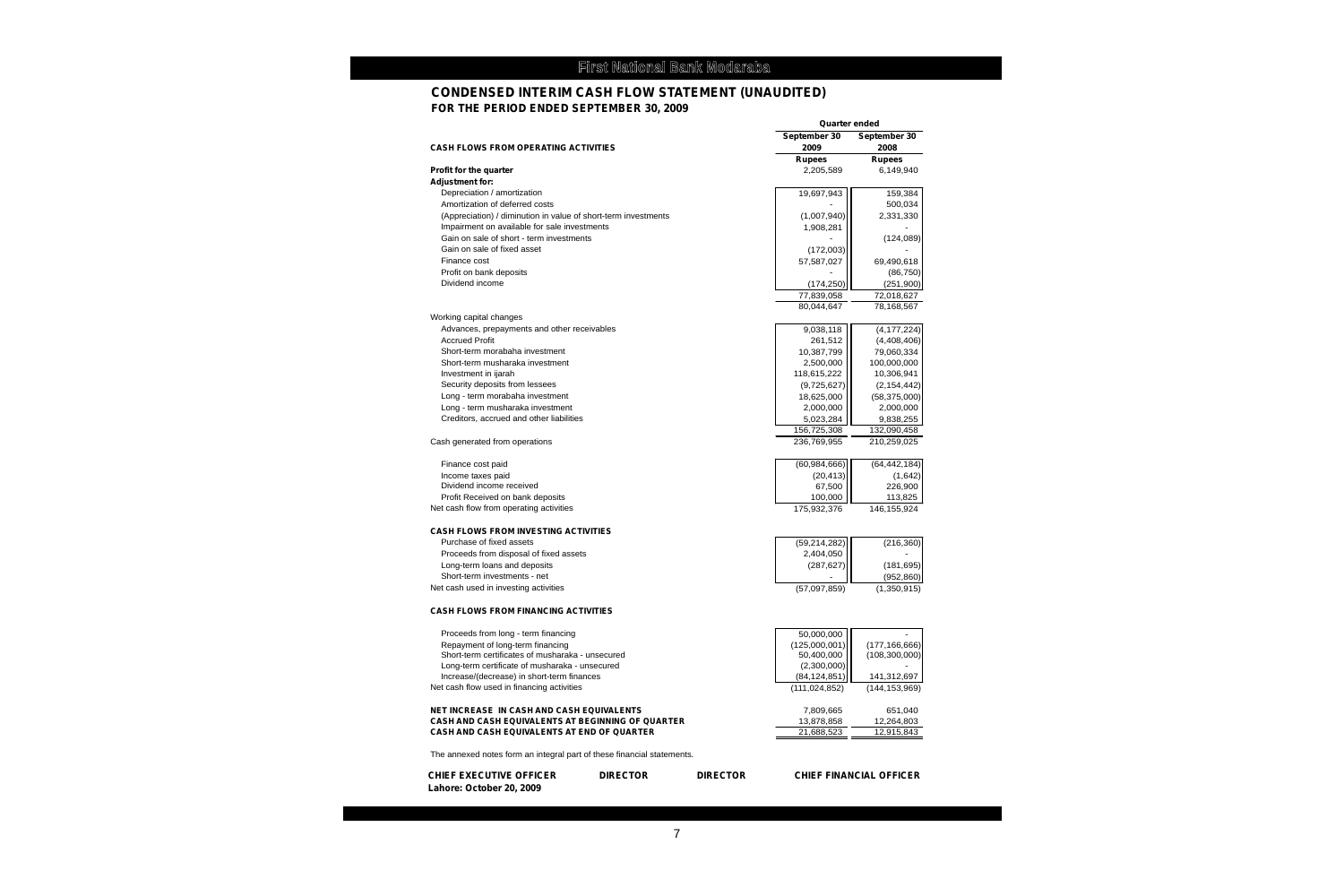#### **CONDENSED INTERIM STATEMENT OF CHANGES IN EQUITY (UNAUDITED) FOR THE PERIOD ENDED SEPTEMBER 30, 2009**

|                                                                                                              | capital     | <b>Statutory</b><br>reserves | Certificate Capital reserves Revenue<br>Net<br>unrealized<br>gain / (loss)<br>on available<br>for sale<br>investments | reserves<br>Unappropriated<br>profits | <b>Total Equity</b> |
|--------------------------------------------------------------------------------------------------------------|-------------|------------------------------|-----------------------------------------------------------------------------------------------------------------------|---------------------------------------|---------------------|
| Balance as at June 30, 2008                                                                                  | 250,000,000 | 24,906,093                   | (13,057,263)                                                                                                          | 44,624,375                            | 306,473,205         |
| Profit for the period                                                                                        |             |                              |                                                                                                                       | 6,149,940                             | 6,149,940           |
| Transferred to statutory reserves                                                                            |             | 1,229,988                    |                                                                                                                       | (1,229,988)                           |                     |
| Net unrealised gain on available for sale investments                                                        |             |                              | (10,008,095)                                                                                                          | $\overline{\phantom{a}}$              | (10,008,095)        |
| Balance as at September 30, 2008                                                                             | 250,000,000 | 26,136,081                   | (23,065,358)                                                                                                          | 49,544,327                            | 302,615,050         |
| Profit for the period                                                                                        |             |                              |                                                                                                                       | 4,625,061                             | 4,625,061           |
| Transferred to statutory reserves                                                                            |             | 925,012                      |                                                                                                                       | (925, 012)                            |                     |
| Net unrealised gain on available for sale investments                                                        |             |                              | (10, 578, 606)                                                                                                        |                                       | (10, 578, 606)      |
| Transferred to Profit and loss account from net<br>unrealised loss in value of available for sale investment |             |                              | 16,821,982                                                                                                            |                                       | 16,821,982          |
| Profit Distribution for the year @ Re.1 per modaraba<br>certificate                                          |             |                              |                                                                                                                       | (25,000,000)                          | (25,000,000)        |
| Balance as at June 30, 2009                                                                                  | 250,000,000 | 27,061,093                   | (16, 821, 982)                                                                                                        | 28,244,376                            | 288,483,487         |
| Profit for the period                                                                                        |             |                              |                                                                                                                       | 2,205,589                             | 2,205,589           |
| Transferred to statutory reserves                                                                            |             | 441,118                      |                                                                                                                       | (441, 118)                            |                     |
| Net unrealised gain on available for sale investments                                                        |             |                              | 6,502,710                                                                                                             |                                       | 6,502,710           |
| Transferred to Profit and loss account from net unrealised<br>loss in value of available for sale investment |             |                              | 1,908,281                                                                                                             |                                       | 1,908,281           |
| Balance as at September 30, 2009                                                                             | 250.000.000 | 27,502,211                   | (8,410,991)                                                                                                           | 30,008,847                            | 299,100,067         |

The annexed notes form an integral part of these financial statements.

**CHIEF EXECUTIVE OFFICER DIRECTOR DIRECTOR CHIEF FINANCIAL OFFICER Lahore: October 20, 2009**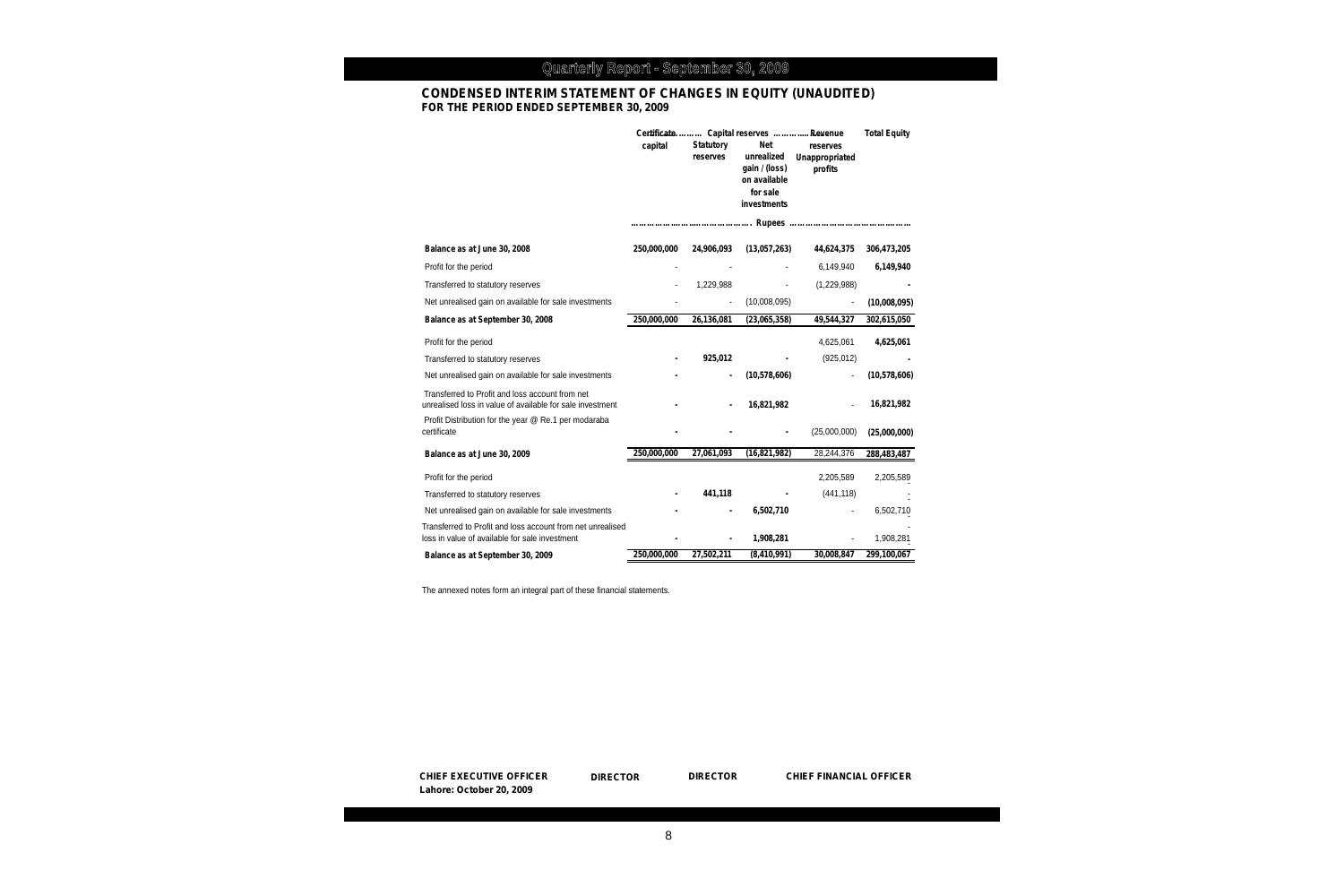#### **SELECTED EXPLANATORY NOTES TO AND FORMING PART OF THE INTERIM FINANCIAL INFORMATION FOR THE PERIOD ENDED SEPTEMBER 30, 2009**

#### **1 LEGAL STATUS AND OPERATIONS**

First National Bank Modaraba (" the Modaraba") is a multi purpose, perpetual and multi dimensional modaraba formed under the Modaraba Companies and Modaraba (Floatation and Control) Ordinance, 1980 and rules framed there under and is managed by National Bank Modaraba Management Company Limited (a wholly owned subsidiary of National Bank of Pakistan), incorporated in Pakistan under the Companies Ordinance, 1984 and registered with registrar of Modaraba Companies. The registered office of the Modaraba is situated at 5th floor, National Bank of Pakistan, Regional Headquarters Building, 26 - McLagon Road , Lahore. The Modaraba is listed on Karachi and Lahore stock exchanges. The Modaraba commenced its business operations on December 04, 2003 and is currently engaged in various islamic modes of financing and operations including Ijarah, Musharaka and Morabaha arrangements.

The Modaraba is currently engaged in various Islamic modes of financing and business including ijarah, musharaka and morabaha arrangements.

#### **2 BASIS OF PREPARATION**

These financial statements have been prepared in accordance with the directives issued by the Securities & Exchange Commission of Pakistan and are in compliance with the International Accounting Standard 34 "Interim Financial Reporting" and being submitted to certificate holders as required by Section 245 of the Companies Ordinance, 1984.

These financial statements are unaudited. The accounting policies adopted for preparation of these interim financial statements are consistant with those applied in the preparation of the preceding annual published financial statements of the Modaraba for the year ended June 30, 2009.

The corresponding figures of Profit & Loss account for the quarter ended September 30, 2008 that relate to Ijarah transactions (that include Income from Ijarah, and depreciation / amortization under Operating Exprnses) have not been converted to IFAS - II Ijarah as it was not practical to do so.

#### **3 TAXATION**

 certificate holders. The Modaraba intends to continue availing the tax exemption and hence no provision for tax liability for the quarter The income of non-trading modarabas is exempt from income tax, provided not less than 90% of its profits are distributed to the ended September 30, 2009 is made in the financial statements.

|   | ended September 30, 2009 is made in the financial statements. | September 30, | <b>June 30.</b>       |                       |
|---|---------------------------------------------------------------|---------------|-----------------------|-----------------------|
| 4 | <b>SHORT-TERM INVESTMENTS</b>                                 | <b>Note</b>   | 2009<br><b>Rupees</b> | 2009<br><b>Rupees</b> |
|   | Available for sale                                            | 4.1           | 24.724.579            | 18,221,869            |
|   | Held for trading                                              |               | 4.490.922             | 3,482,982             |
|   |                                                               |               | 29.215.501            | 21.704.851            |

**4.1** This represent redemption reserve fund against certificates of musharika.

#### **4.2 IMPAIRMENT OF AVAILABLE FOR SALE INVESTMENT**

The Modaraba has charged to Profit & Loss account an impairment loss of Rs. 1.908 Million on Available for Sale ('AFS') investment under SECP's S.R.O. 150(1)/2009 dated February 13, 2009, which is 25% of the unrealized loss on AFS investment as on December 31, 2008 (i.e. Rs. 33.644 Millions) less appreciation in prices during the quarter. Had the entire amount of unrealized loss on AFS investment (Rs.8.411 Millions) been charged to P & L a/c there would have been a loss of Rs. 5.96 Millions for the quarter.

#### **5 NET INVESTMENT IN LEASE / IJARAH FINANCE**

|   | Minimum ijarah payments receivable                        |     | 794,675,246 | 929,984,242   |
|---|-----------------------------------------------------------|-----|-------------|---------------|
|   | Residual value of liarah assets                           |     | 182.721.180 | 201,293,518   |
|   | Gross investment in ijarah finance                        |     | 977,396,426 | 1,131,277,760 |
|   | Less: Unearned finance income                             |     | 111,739,253 | 147,005,365   |
|   | Net investment in ijarah finance                          |     | 865,657,173 | 984,272,395   |
|   | Less: Current portion of net investment in ijarah finance |     | 392.734.257 | 418,407,138   |
|   |                                                           |     | 472.922.916 | 565.865.257   |
| 6 | <b>FIXED ASSETS</b>                                       |     |             |               |
|   | Asset under Ijarah                                        | 6.1 | 247.309.162 | 209,889,450   |
|   | Owned                                                     | 6.2 | 1,491,185   | 1,626,605     |
|   |                                                           |     | 248,800,347 | 211,516,055   |
|   |                                                           |     |             |               |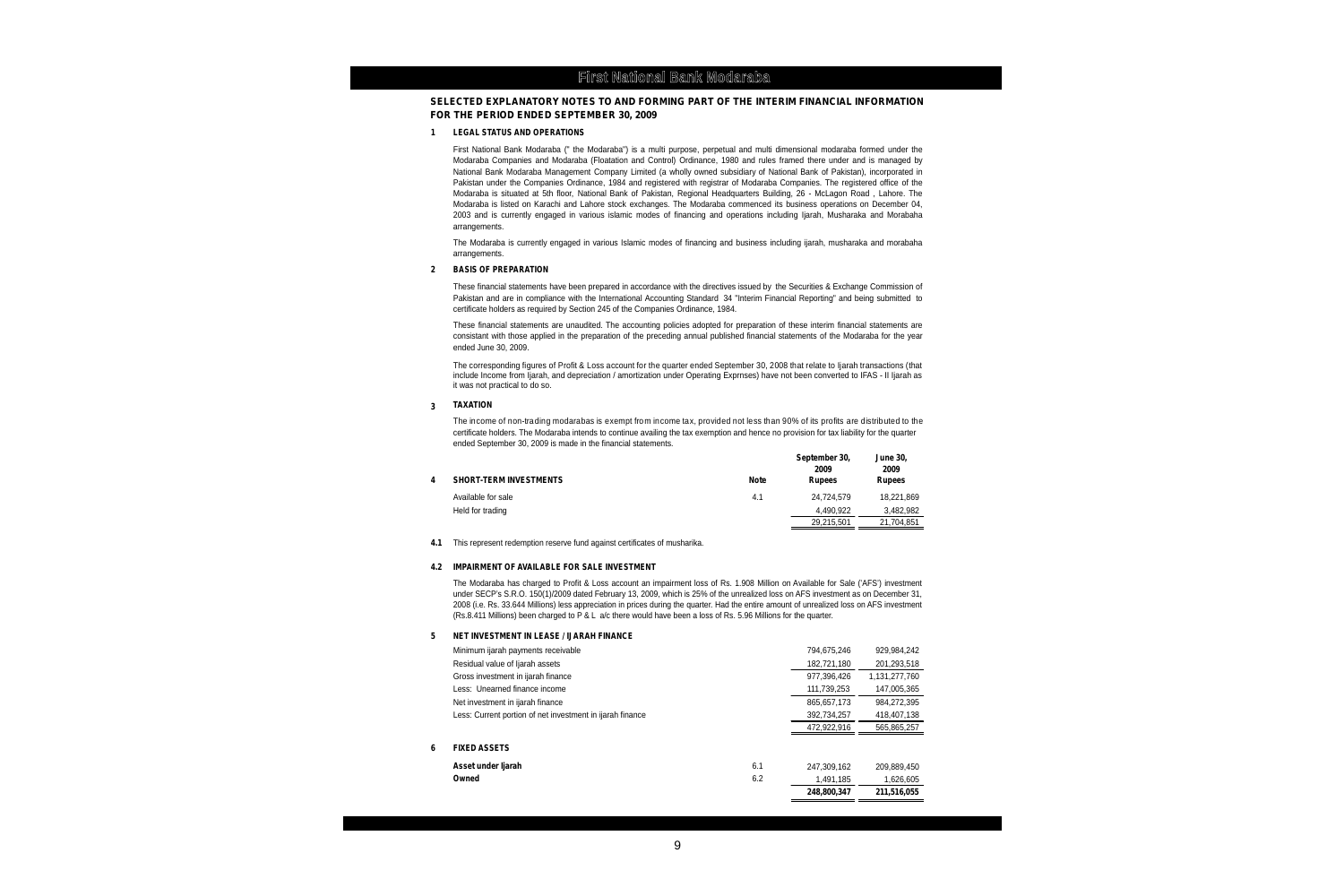|     |                                                                                                                             | September 30,<br>2009 | <b>June 30,</b><br>2009 |
|-----|-----------------------------------------------------------------------------------------------------------------------------|-----------------------|-------------------------|
|     |                                                                                                                             | Rupees                | <b>Rupees</b>           |
| 6.1 | <b>FIXED ASSETS - UNDER IJARAH</b>                                                                                          |                       |                         |
|     | Opening written down value                                                                                                  | 209,889,450           |                         |
|     | Additions during the period                                                                                                 |                       |                         |
|     | <b>Tangible</b>                                                                                                             |                       |                         |
|     | Plant and machinery                                                                                                         | 51,176,115            | 202,823,671             |
|     | Vehicles                                                                                                                    | 8,038,167             | 55,849,282              |
|     |                                                                                                                             |                       |                         |
|     |                                                                                                                             | 59,214,282            | 258,672,953             |
|     | Disposal during the period<br>Vehicle                                                                                       |                       |                         |
|     | Less:                                                                                                                       | (2,232,047)           |                         |
|     | Depreciation / amortization charged during the period                                                                       | (19, 562, 523)        | (48, 783, 503)          |
|     |                                                                                                                             | 247,309,162           | 209,889,450             |
| 6.2 | <b>FIXED ASSETS - OWNED</b>                                                                                                 |                       |                         |
|     | Opening written down value                                                                                                  | 1,626,605             | 1,997,569               |
|     | Additions during the period                                                                                                 |                       |                         |
|     | <b>Tangible</b>                                                                                                             |                       |                         |
|     | Computers and accessories                                                                                                   |                       | 16,360                  |
|     | Electric equipment                                                                                                          |                       | 26,910                  |
|     | Vehicles                                                                                                                    |                       |                         |
|     | Intangible                                                                                                                  |                       |                         |
|     | Software and license fee                                                                                                    |                       | 290,000                 |
|     | Less:                                                                                                                       |                       | 333,270                 |
|     | Depreciation / amortization charged during the period                                                                       | (135, 420)            | (704, 234)              |
|     |                                                                                                                             | 1,491,185             | 1,626,605               |
|     | <b>Contingencies</b><br>There were no known contingencies as at September 30, 2009. (June 2009 : Nil)<br><b>Commitments</b> |                       |                         |
|     | Ijarah/morahaba contracts approved but not disbursed.                                                                       | 17,873,400            | 52,838,976              |
|     |                                                                                                                             | Quarter ended         |                         |
|     |                                                                                                                             | September 30          | September 30            |
|     |                                                                                                                             | 2009                  | 2008                    |
|     |                                                                                                                             | Rupees                | <b>Rupees</b>           |
| 8   | <b>GAIN ON SHORT-TERM INVESTMENTS</b>                                                                                       |                       |                         |
|     | Gain/(loss) on sale of short-term investments                                                                               |                       | 124,089                 |
|     | Dividend income<br>Unrealized gain/(loss) in value of short-term investments                                                | 174,250<br>1,007,940  | 251,900<br>(2,331,330)  |
|     |                                                                                                                             | 1,182,190             | (1,955,341)             |
| 9   | <b>OPERATING EXPENSES</b>                                                                                                   |                       |                         |
|     | Salaries, allowances and other benefits                                                                                     | 3,476,048             | 3,924,962               |
|     | Communication expenses                                                                                                      | 78,898                | 90,369                  |
|     | Traveling and conveyance                                                                                                    | 62.617                | 72.444                  |
|     | Vehicle running expenses                                                                                                    | 57,734                | 19,207                  |
|     | Postage and stamps                                                                                                          | 26,642                | 17,758                  |
|     | Legal and professional charges<br>Fee and subscription                                                                      | 46,266<br>124,707     | 101,632<br>105,750      |
|     | Repairs and maintenance                                                                                                     | 51,236                | 99,455                  |
|     | Insurance                                                                                                                   | 31,458                | 28,291                  |
|     | Stationery, printing and other expenses                                                                                     | 144,734               | 52,545                  |
|     | Depreciation / amortization                                                                                                 | 19,697,943            | 159,384                 |
|     | Amortization of deferred costs                                                                                              |                       | 500,034                 |
|     | Entertainment                                                                                                               | 39,861                | 37,684                  |
|     | Other sundry expenses                                                                                                       | 29,898                | 21,014                  |
|     | Zakat                                                                                                                       | 23,868,042            | 24,010<br>5,254,539     |
|     |                                                                                                                             |                       |                         |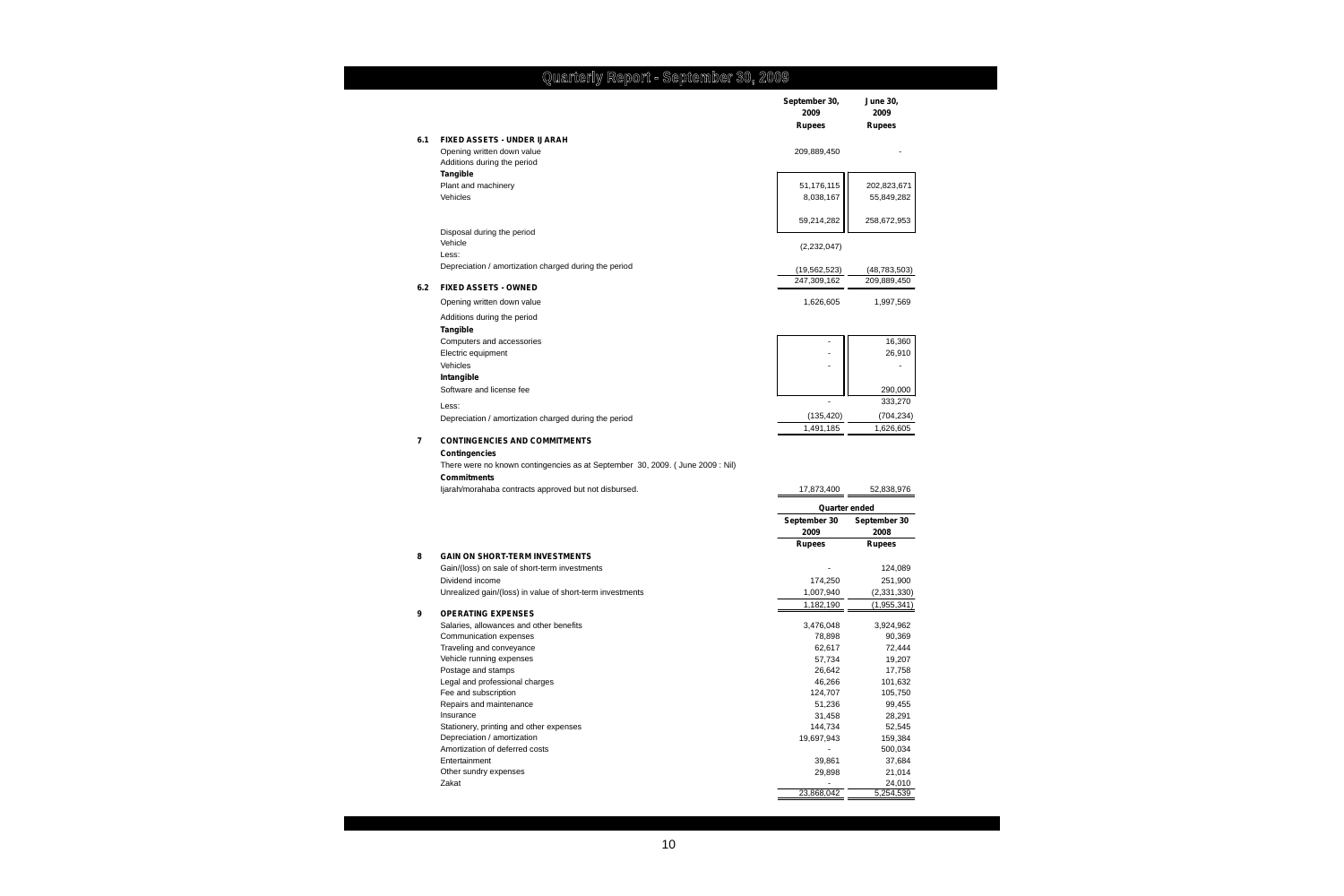#### **10 BALANCES AND TRANSACTIONS WITH RELATED PARTIES**

Modaraba management fee at the rate of 10% of the profit before tax has been recorded as payable to National Bank Modaraba Management Company Ltd U/s 18 of the Modaraba Companies and Modaraba (Floatation and Control) Ordinance, 1980.Other<br>transaction with related parties are carried out at an arm's length in the normal course of business.

| Transactions with related parties                                 |                                                                         | <b>Nature of Transactions</b>   | September 30<br>2009 | September 30<br>2008 |
|-------------------------------------------------------------------|-------------------------------------------------------------------------|---------------------------------|----------------------|----------------------|
| <b>Related Party</b>                                              | Relationship                                                            |                                 | <b>Rupees</b>        | <b>Rupees</b>        |
| <b>Taurus Securities Limited</b>                                  | Common directorship                                                     | Commission paid                 |                      | 6,250                |
| <b>Taurus Securities Limited</b>                                  | Common directorship                                                     | Purchase and sale of securities |                      | 7,244,691            |
| National Bank of Pakistan                                         | Holding company                                                         | musharaka obtained              | 73,561,899           | 22,432,183           |
| National Bank of Pakistan                                         | Holding company                                                         | musharaka repaid                | 62,499,999           | 41,666,667           |
| National Bank of Pakistan                                         | Holding company                                                         | Profit paid                     | 17,789,863           | 15,298,031           |
| National Bank of Pakistan                                         | Holding company                                                         | ljarah disbursed                |                      | 3,626,950            |
| National Bank of Pakistan                                         | Holding company                                                         | ljarah repaid                   | 4,034,945            | 3,833,285            |
| National Bank of Pakistan                                         | Holding company                                                         | Profit on Ijarah                | 1,158,204            | 548,293              |
| National Bank Modaraba<br><b>Management Company</b><br>Limited    |                                                                         |                                 |                      |                      |
|                                                                   | <b>Management Company</b>                                               | Management fee                  | 245.065              | 683,327              |
|                                                                   |                                                                         |                                 | September 30<br>2009 | June 30<br>2008      |
| Balances outstanding at the period end                            |                                                                         |                                 | <b>Rupees</b>        | <b>Rupees</b>        |
|                                                                   | NIDA/current accounts with National Bank of Pakistan (running balances) |                                 | 20,798,193           | 10,356,275           |
|                                                                   | Finances under musharaka arrangement from National Bank of Pakistan     |                                 | 605,811,107          | 594,749,207          |
| Net investment in lease / Ijarah finance to National Bank Limited |                                                                         | 24,796,639                      | 28,831,584           |                      |
| Current accounts with National Bank of Pakistan                   |                                                                         |                                 | 538,318              | 649,537              |
|                                                                   |                                                                         |                                 |                      |                      |

#### **OTHERS**

There were no other significant activities since June 30, 2009 affecting the financial statements. **12**

#### **DATE OF AUTHORIZATION FOR ISSUE**

These financial statements were authorized for issue on October 20, 2009 by the Board of Directors of the National Bank Modaraba Management Company Limited.

#### **GENERAL**

**13**

Corresponding figures have been rearranged and reclassified wherever necessary for the purpose of comparison. Figures have been rounded off to the nearest rupee.

**CHIEF EXECUTIVE OFFICER DIRECTOR DIRECTOR CHIEF FINANCIAL OFFICER Lahore: October 20, 2009**